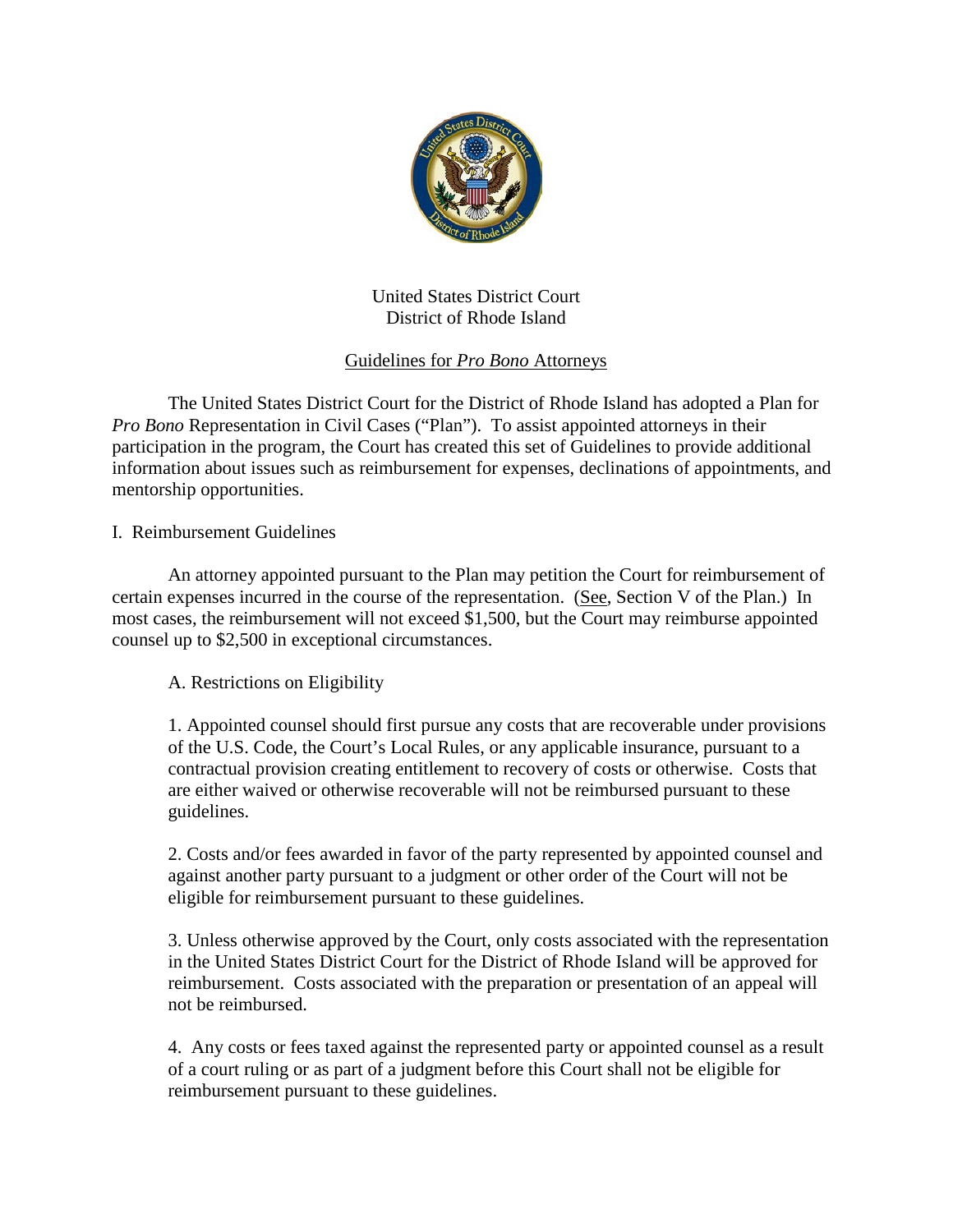B. Procedures for Requesting Reimbursement

1. Within 45 days following the entry of a judgment or order of dismissal, the appointed attorney may apply for reimbursement of expenses by filing a "Request for Reimbursement of Pro Bono Attorney Expenses" (Request) with the Clerk's Office. The Request must contain an itemized list of all permissible expenses incurred by the appointed attorney, and any receipts or other supporting documentation of expenses incurred.

2. If an appointed attorney has withdrawn or has been dismissed prior to the entry of judgment or order of dismissal, that attorney may file a Request within 45 days of the withdrawal for allowable expenses incurred. The Court may decide to withhold the reimbursement of expenses incurred until the conclusion of the case to properly apportion the expenses between the withdrawn counsel and any successor appointed counsel.

C. Reimbursable Expenses

The following out-of-pocket expenses may be reimbursed after review and approval by the presiding judicial officer. Appointed counsel must, on an *ex parte* basis, request advance authorization for any individual expense anticipated to be above \$500.00.

1. The costs of depositions and transcripts.

2. Investigative, expert, or other services necessary for the adequate preparation of a matter.

3. Travel Expenses—Mileage may be reimbursed at the rate of reimbursement for official government travel in effect at the time the expense was incurred, plus parking, tolls and other transportation costs.

4. Service and witness fees not otherwise recoverable.

5. Costs of interpreter services not otherwise recoverable.

6. Photocopies, Photographs, and Printing—Actual out-of-pocket expenses incurred for items such as photocopies, photographs, printing, long distance telephone calls, express and overnight delivery services, but not to exceed \$.10 per page for copying of documents. Reimbursement for the copying of documents, printing or delivery services will not be approved if the presiding judicial officer concludes that electronic transmission of the documents would have been sufficient for adequate preparation of a matter.

7. Additional expenses may be approved by the presiding judicial officer, as long as, prior to the expense being incurred, the attorney obtains advance authorization from the